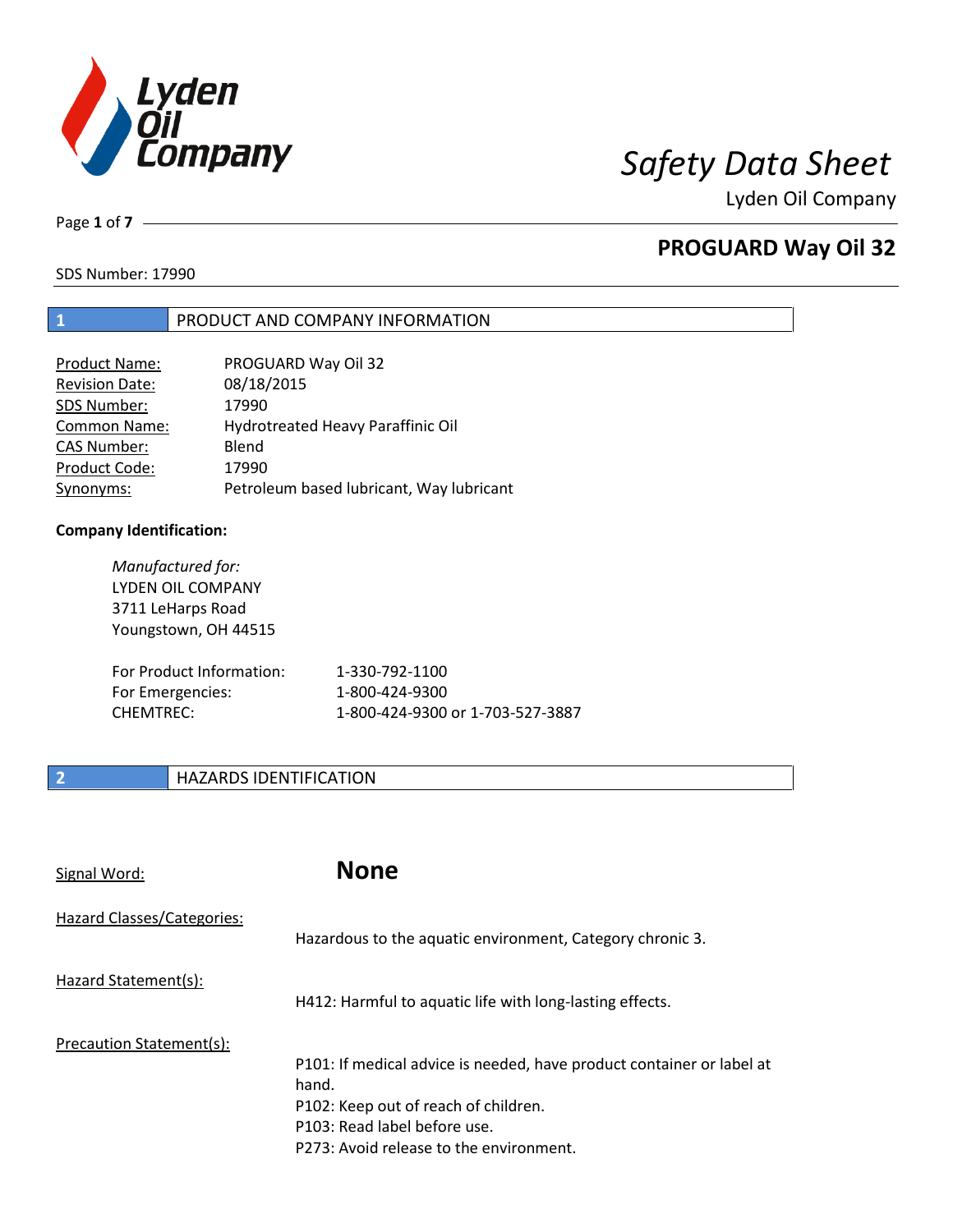

Lyden Oil Company

Page **2** of **7**

# **PROGUARD Way Oil 32**

SDS Number: 17990

Other Hazard Statement(s):

Repeated exposure may cause skin dryness or cracking.

|  | COMPOSITION / INFORMATION ON INGREDIENTS |
|--|------------------------------------------|
|--|------------------------------------------|

Ingredients:

 $\overline{\phantom{a}}$ 

*Mixture of the substances listed below with nonhazardous additions.*

| <b>Chemical Name</b>                                      | <b>CAS Number</b> | Percentage |
|-----------------------------------------------------------|-------------------|------------|
| Distillates (petroleum), solvent-dewaxed heavy paraffinic | 64742-65-0        | $>95$      |
| Additives                                                 | N/A               |            |

*\*Any concentration shown as a range is to protect confidentiality or is due to batch variation.*

| $\vert$ 4 | <b>MEASURES</b><br>, FIRST<br>AIL |
|-----------|-----------------------------------|
|           |                                   |

### Description of First Aid Measures:

| Inhalation:          | If symptoms develop, move victim to fresh air. If symptoms persist,<br>obtain medical attention.                  |
|----------------------|-------------------------------------------------------------------------------------------------------------------|
| <b>Skin Contact:</b> | Wash with soap and water. Remove contaminated clothing and wash<br>before reuse. Get medical attention if needed. |
| Eye Contact:         | Rinse opened eye for several minutes under running water. If<br>symptoms persist, consult medical attention.      |
| Ingestion:           | Rinse mouth with water. If symptoms develop, obtain medical<br>attention.                                         |

Symptoms and Effects, both acute and delayed:

No further relevent data available.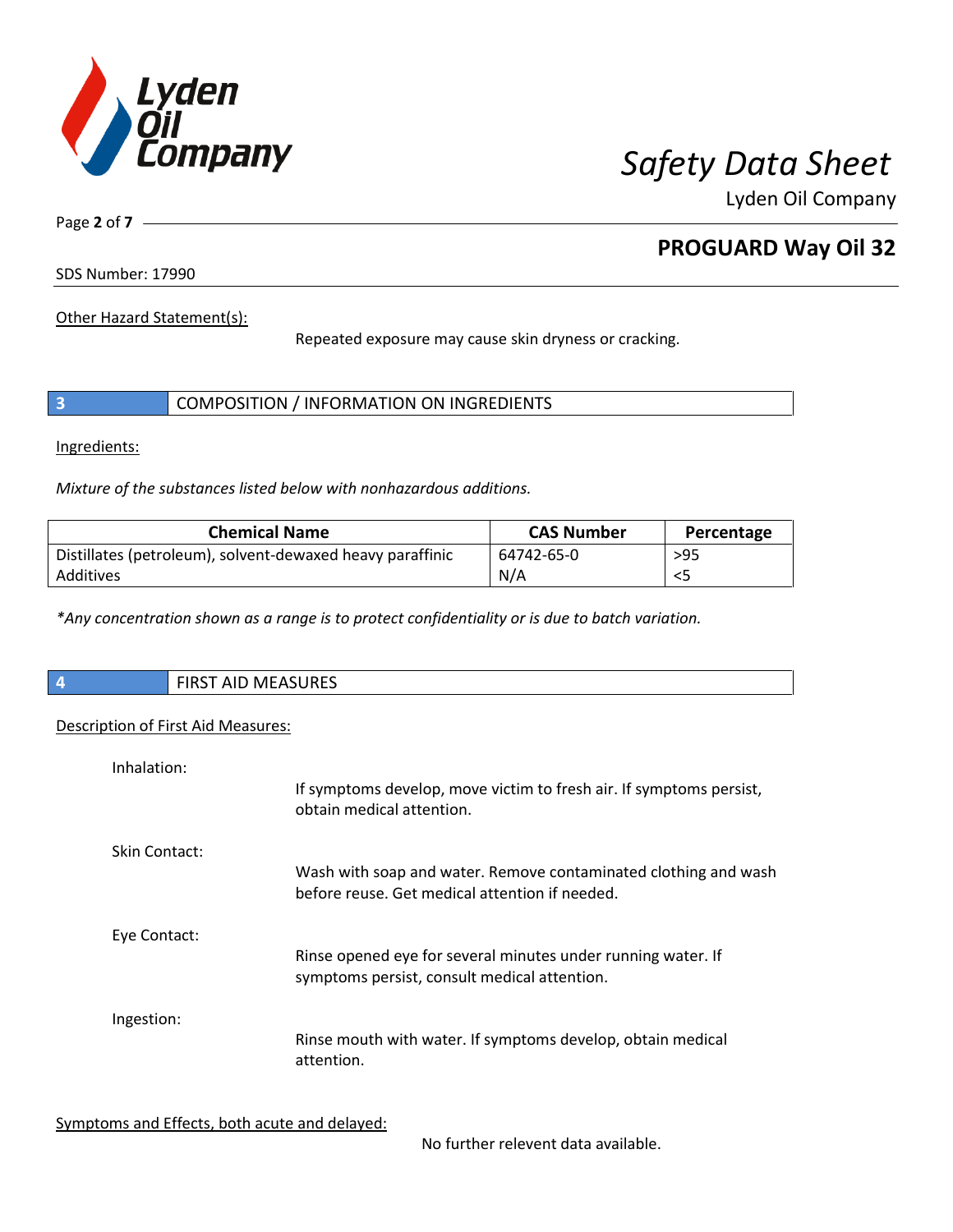

Lyden Oil Company

| SDS Number: 17990 |  |
|-------------------|--|
|-------------------|--|

Page **3** of **7**

Recommended Actions:

Treat symptomatically. Call a doctor or poison control center for guidance.

| <b>FIRE FIGHTING MEASURES</b><br>5                    |                                                                                                                                                                                                   |
|-------------------------------------------------------|---------------------------------------------------------------------------------------------------------------------------------------------------------------------------------------------------|
| Recommended Fire-Extinguishing Equipment:             | Use dry powder, foam, or carbon dioxide fire<br>extinguishers. Water may be ineffective in fighting<br>an oil fire unless used by experienced fire fighters.                                      |
| Possible Hazards During a Fire:                       | Hazardous combustion products may include: A<br>complex mixture of airborne solid and liquid<br>particulates and gases (smoke). Carbon monoxide.<br>Unidentified organic and inorganic compounds. |
| Recommendations to Firefighters:                      | No special measures required.                                                                                                                                                                     |
| $6\phantom{1}6$<br><b>ACCIDENTAL RELEASE MEASURES</b> |                                                                                                                                                                                                   |
| <b>Personal Precautions:</b>                          | Avoid contact with skin, eyes, and clothing.<br>Keep away from sources of ignition.                                                                                                               |
| <b>Emergency Procedures:</b>                          | Contain spilled material, collect in suitable and<br>properly labled containers.                                                                                                                  |
| <b>Environmental Precautions:</b>                     | Do not allow to reach sewage system or any water<br>course.<br>Do not allow to enter ground waters.                                                                                               |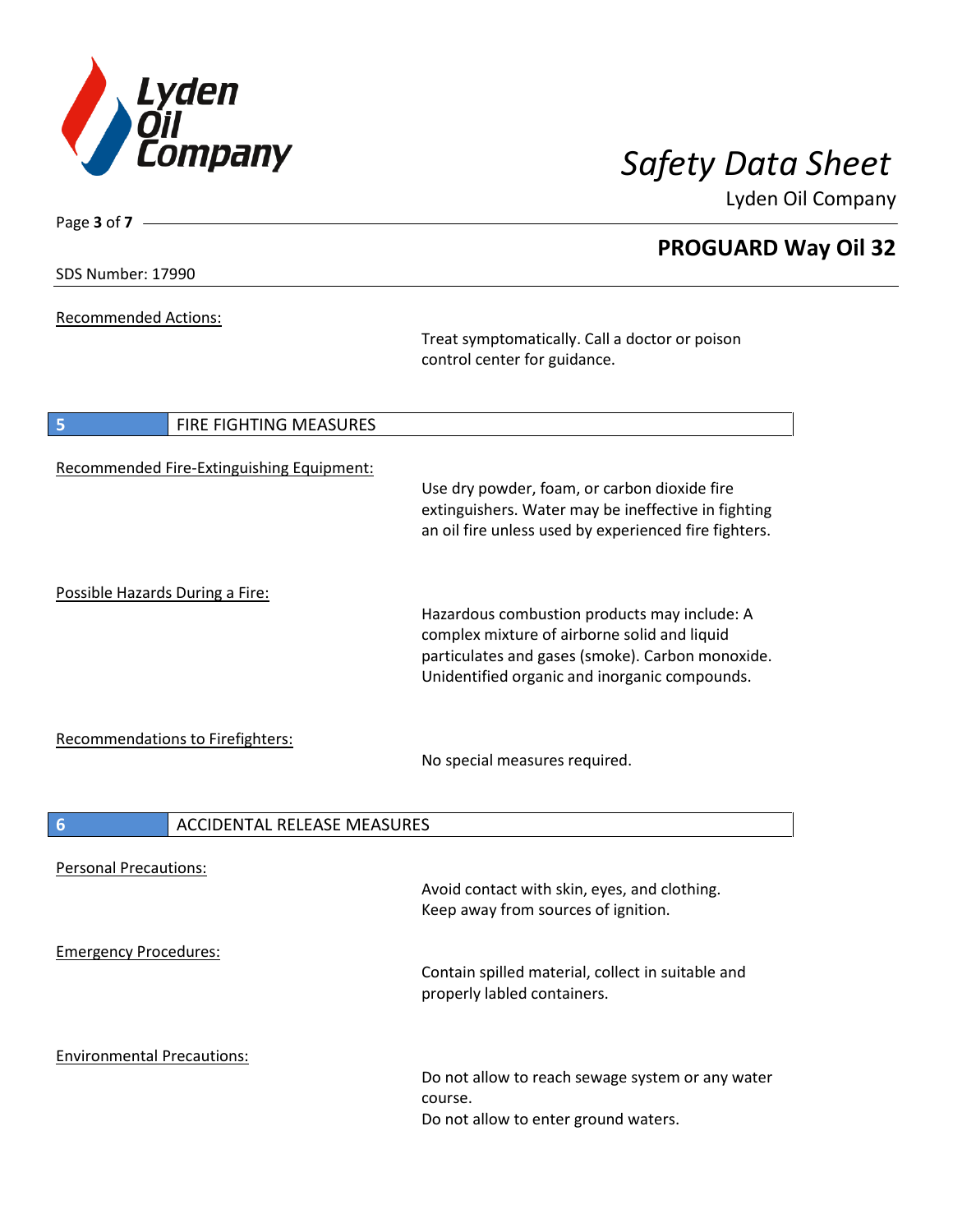

Lyden Oil Company

SDS Number: 17990

Page **4** of **7**

Cleanup Procedures:

Pick up excess with inert absorbant material.

| $\overline{7}$               | I HANDLING AND STORAGE |
|------------------------------|------------------------|
|                              |                        |
| <b>Handling Precautions:</b> |                        |

Handle with care and avoid spillage on the floor. Do not cut, weld, drill, grind, braze, or solder container.

Storage Requirements:

Keep container tightly sealed. Keep away from sources of ignition.

### **8** EXPOSURE CONTROLS / PERSONAL PROTECTION

### Exposure Limits:

-64742-65-0 Distillates (petroleum), solvent-dewaxed heavy paraffinic (>95%):

ACGIH TLV – Long-term value: 5mg/m<sup>3</sup> OSHA PEL - Long-term value: 5mg/m<sup>3</sup>

### Engineering Controls:

All ventilation should be designed in accordance with OSHA standard (29 CFR 1910.94).

Personal Protective Equipment:

Wash hands before breaks and at the end of work. Use safety glasses and gloves.

### **9** PHYSICAL AND CHEMICAL PROPERTIES

Color: Amber Physical State: Liquid

Odor: Data not available Odor Threshold: Data not available pH: Data not available Melting Point: Data not available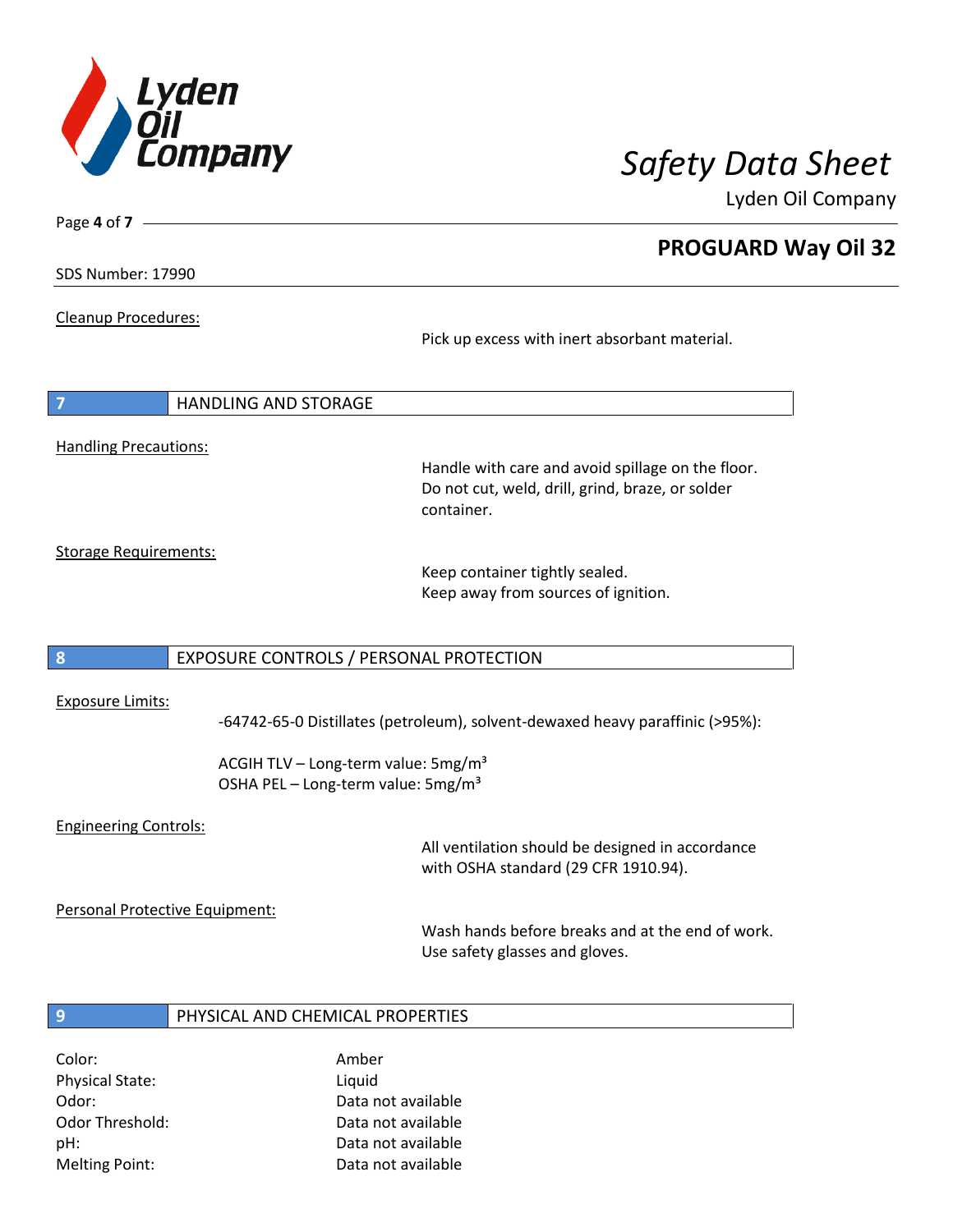

Lyden Oil Company

### SDS Number: 17990

Page **5** of **7**

| <b>Boiling Point:</b>         |
|-------------------------------|
| <b>Boiling Range:</b>         |
| <b>Flash Point:</b>           |
| <b>Evaporation Rate:</b>      |
| Flammability:                 |
| <b>Flammability Limits:</b>   |
| Vapor Pressure:               |
| Vapor Density:                |
| <b>Relative Density:</b>      |
| Solubilities:                 |
| <b>Partition Coefficient:</b> |
| Auto-Ignition Temperature:    |
| Decomposition Temperature:    |
| Viscosity:                    |

### $>425^\circ$  F Data not available 248.9° C / 480° F Data not available Data not available Data not available Data not available Data not available 0.87 (where water  $= 1$ ) Insoluble in water Data not available  $315.6°$  C / 600.1° F Data not available 32 mm<sup>2</sup>/sec (kinematic at 40° C)

# **10** STABILITY AND REACTIVITY Stability: Stable under normal conditions. Reactivity: Not reactive under normal conditions. Conditions to Avoid: Extreme temperature, sparks, open flame, and direct sunlight. Hazardous Reactions: No known hazardous reactions. Incompatible Materials: No further relevant information available. Decomposition Products: Hazardous decomposition products are not expected to form.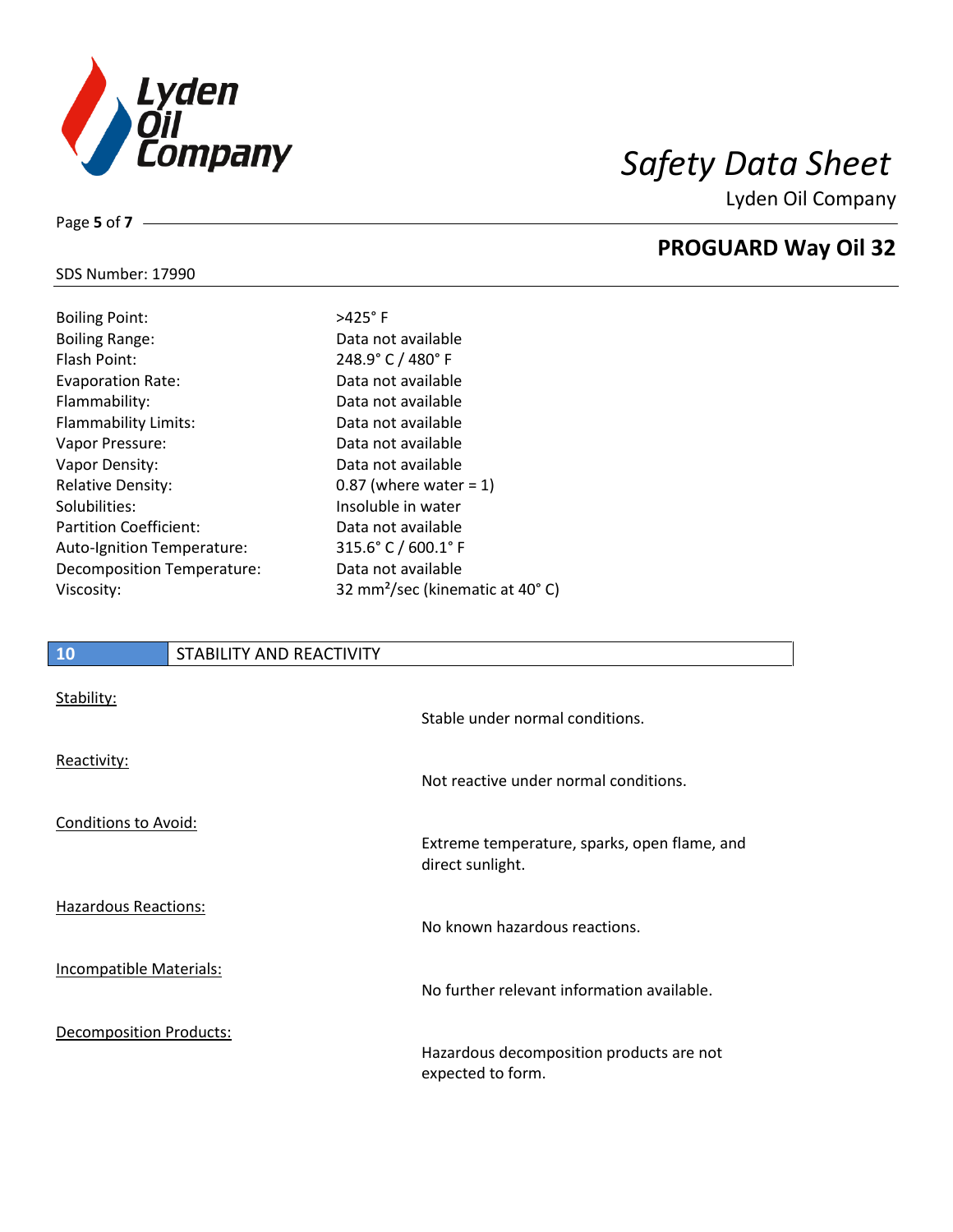

Lyden Oil Company

SDS Number: 17990

Page **6** of **7**

| <b>11</b><br><b>TOXICOLOGICAL INFORMATION</b>                                      |                                                                                                                           |
|------------------------------------------------------------------------------------|---------------------------------------------------------------------------------------------------------------------------|
| Routes of Exposure:                                                                |                                                                                                                           |
|                                                                                    | Skin and eye contact are the primary routes of<br>exposure although exposure may occur following<br>accidental ingestion. |
| <b>Exposure Effects:</b>                                                           | Repeated skin contact may cause dermatitis or an<br>oil acne.                                                             |
| <b>Measures of Toxicity:</b>                                                       | No test data available.                                                                                                   |
| Carcinogenic/Mutagenic Precautions:                                                | Non-carcinogenic and not expected to be<br>mutagentic.                                                                    |
| $12$<br><b>ECOLOGICAL INFORMATION</b>                                              |                                                                                                                           |
| <b>Ecological Precautions:</b>                                                     | Avoid exposing to the environment.                                                                                        |
| <b>Ecological Effects:</b><br>No specific environmental or aquatic data available. |                                                                                                                           |
| 13<br>DISPOSAL CONSIDERATIONS                                                      |                                                                                                                           |
| Disposal Methods:                                                                  |                                                                                                                           |
|                                                                                    | Dispose of waste material in accordance with all<br>local, state, and federal requirements.                               |
| Disposal Containers:                                                               | Use properly approved container for disposal.                                                                             |
| <b>Special Precautions:</b>                                                        | Do not flush to surface waters or drains.                                                                                 |